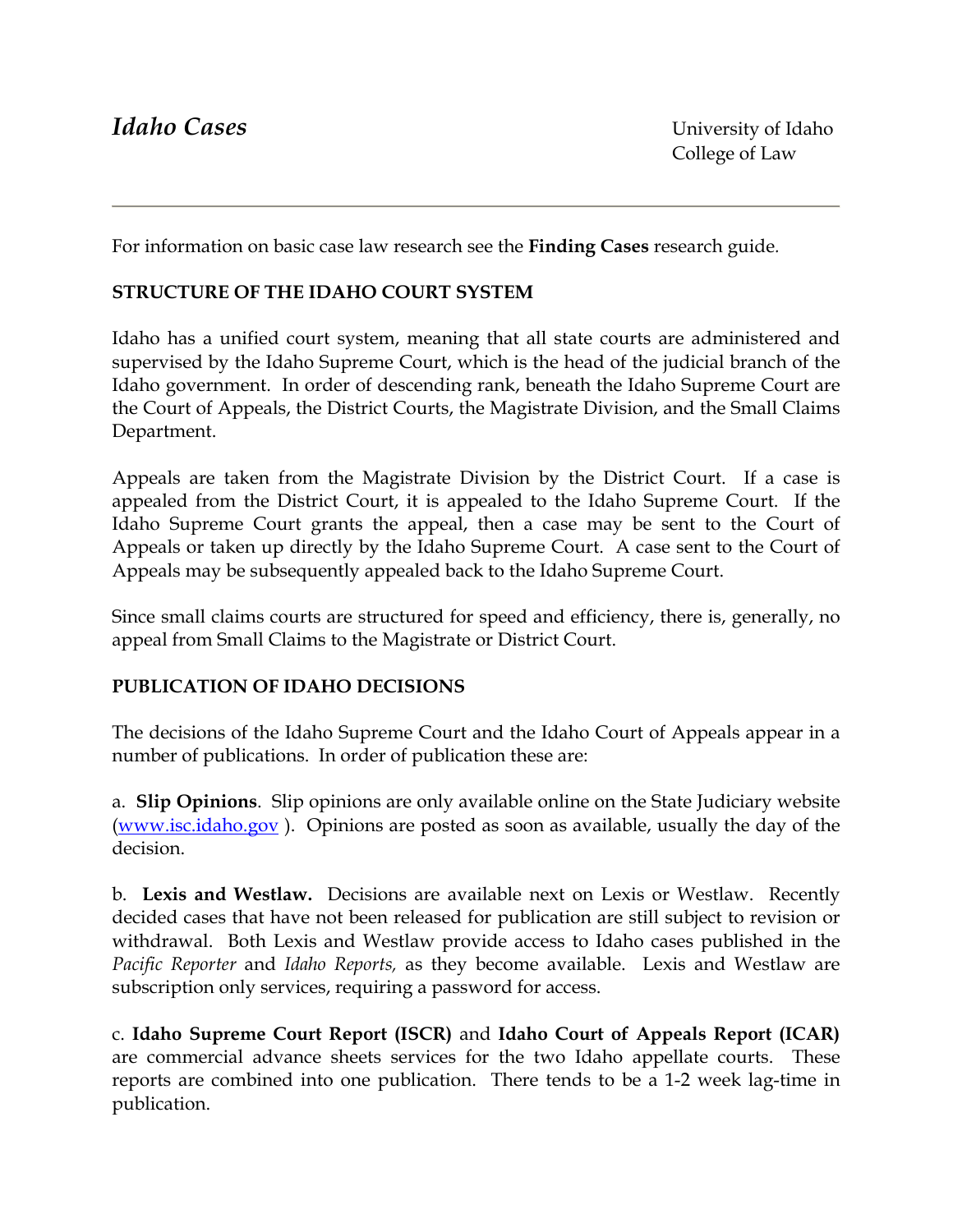Each issue contains the following:

- 1. A list of decisions in that issue with a short summary of the case;
- 2. A cumulative table of cases arranged alphabetically, and by opinion number;

3. A statute index which provides citations in ISCR and ICAR to Idaho Code sections and Constitutional provisions, Idaho Court Rules, and U.S. Code sections;

4. A table of cases annotated with information about rehearing petitions, substituted opinions, and the like. Once the opinion is in final form and is published in the Pacific Reporter, the Pacific Reporter citation is set out in the table.

Idaho Supreme Court Report (ISCR) and Idaho Court of Appeals Report (ICAR) are on Reserve at KFI45.A32.

d. **Pacific Reporter.** The opinion appears next in the advance sheets to the *Pacific Reporter*. Publication in the Pacific advance sheets does not occur until the time for rehearing has expired. If any consideration is given to the rehearing request, publication can be substantially delayed.

The opinion is next published in the bound volume of the *Pacific Reporter*.

Copies of the Pacific Reporter are found in various locations in the library. Consult the Finding List at the Circulation Desk for specific shelf locations.

e. **Idaho Reports**. *Idaho Reports* is the official reporter for Idaho appellate courts. It collects decisions of the Supreme Court and the Court of Appeals of the State of Idaho. Each volume has a digest index, a table of statutory provisions construed and a words and phrases section.

While the page numbers in *Idaho Reports* differ from the *Pacific Reporter* page numbers, the text on each page is otherwise identical.

*Idaho Reports* has no advance sheet. It may be up to six months before a case appears.

Idaho Supreme Court and Court of Appeals decisions for the current term are available on the State Judiciary website [\(www.isc.idaho.gov](http://www.isc.idaho.gov/) ).

Copies of the *Idaho Reports* are found in various locations in the library. Consult the Finding List at the Circulation Desk for specific shelf locations.

f. **Idaho Worker's Compensation Cases**. This reporter contains decisions of the Supreme Court and the Court of Appeals as well as decisions of the Worker's Compensation Board. It has a monthly list of cases and a monthly subject index using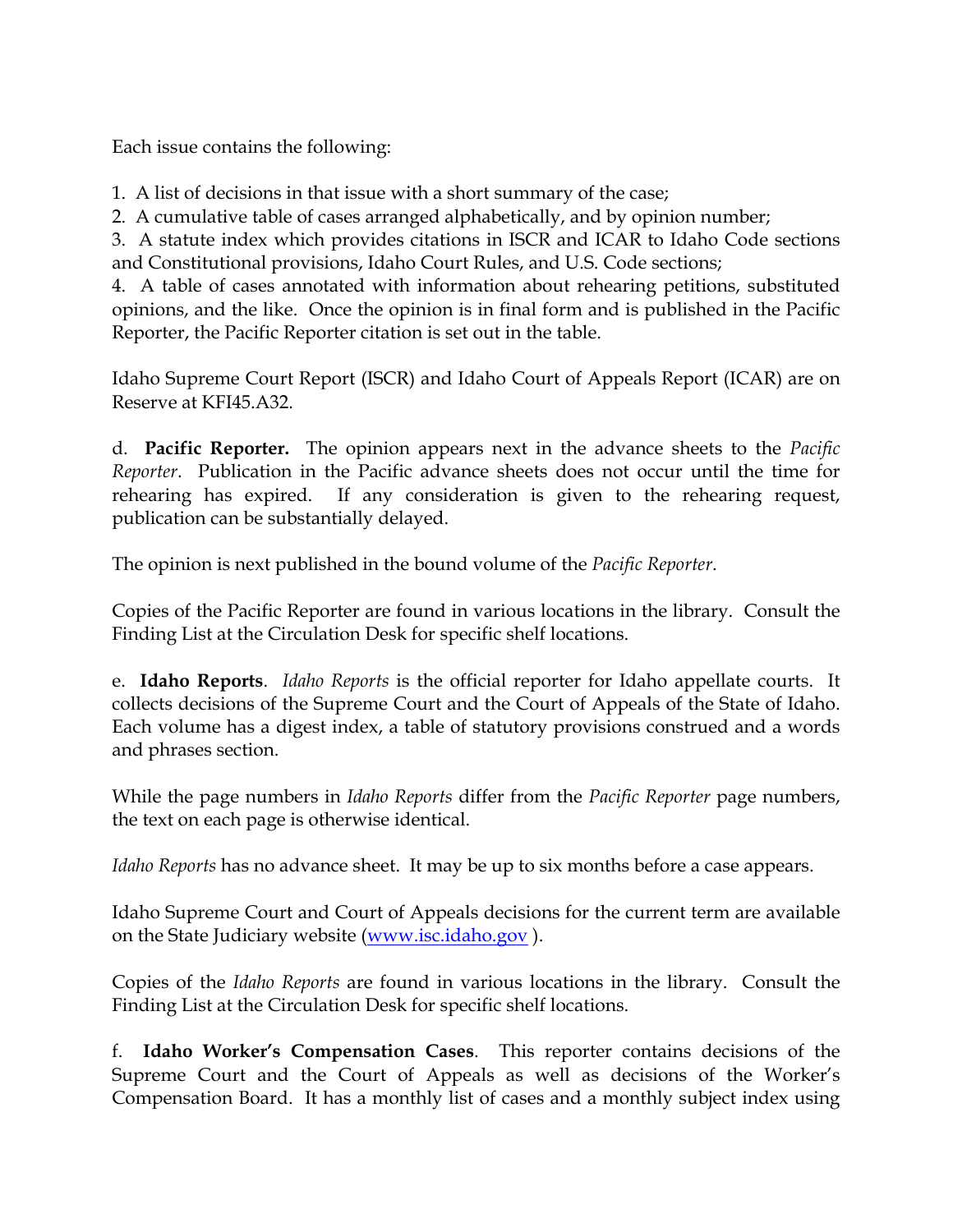broad subject terms. It is now available on CD-ROM. Idaho Worker's Compensation Cases is on Reserve at KFI342.A15I4.

Idaho Worker's Compensation decisions from 2002 to present are also available on the Idaho Industrial Commission website ([www.state.id.us/iic](http://www.state.id.us/iic)).

g. **Loose-Leaf Services**. Many loose-leaf services offer timely publication of case law on specific topics. Recent Idaho cases on environmental issues, for example, may be found in the *Environment Reporter*, published by the Bureau of National Affairs, or in the *Environmental Law Reporter*, published by the Environmental Law Society.

### **FEDERAL COURT DECISIONS ARISING IN IDAHO**

Idaho cases that fall under federal court jurisdiction can be found in the appropriate federal court reporter:

**U.S. Supreme Court** – U.S. Reports, Supreme Court Reporter, U.S. Supreme Court Reports, Lawyer's Edition.

**Ninth Circuit Court of Appeals** – Federal Reporter 1st, 2d, and 3d series.

**U.S. District Court of Appeals** – Federal Supplement 1st and 2d series.

**Idaho Bankruptcy Court Report**. This reporter contains the opinions of the U.S. Bankruptcy Court, District of Idaho. It has a table of statutory sections construed. Idaho Bankruptcy Court Report is on Reserve at KFI49.B3.

Bankruptcy Court opinions from Feb. 1999 – July 2001 are available online at the United States Courts-District of Idaho website (www.id.uscourts.gov).

### **RESEARCHING IDAHO CASE LAW**

Researching Idaho case law is like researching case law in any state. The usual sources of information, i.e. treatises, periodical indexes, encyclopedias, ALRs, digests, Lexis, or Westlaw, can all be used to find cases. The library has short handouts on most of these research tools available for use.

a. **Idaho Digest**. Digests cases from 1866 to present. Cases are arranged by West Topic and Key Number and can be searched by a Table of Cases or Descriptive Word (subject) index.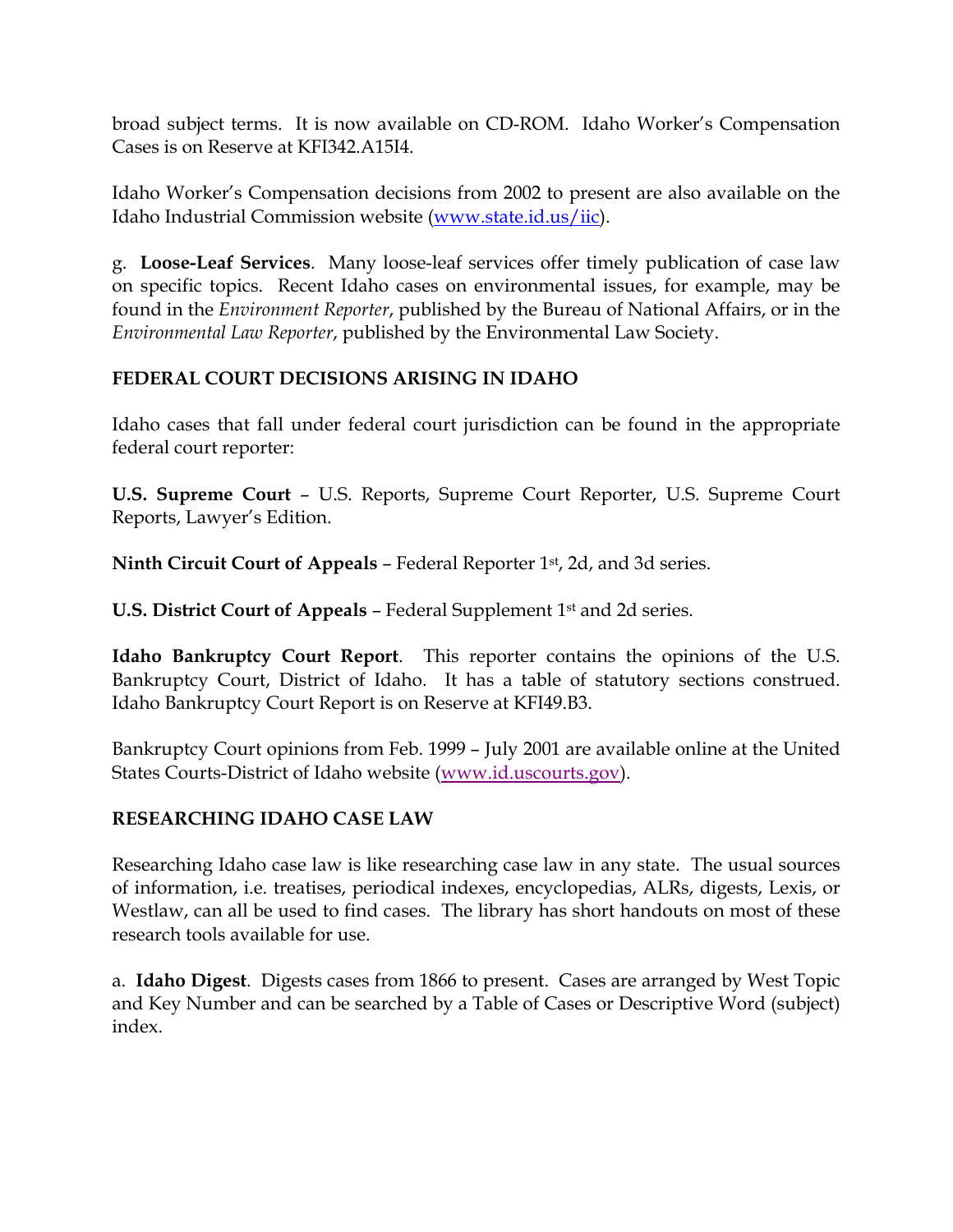Copies of the Idaho Digest are found in various locations in the library. Consult the Finding List at the Circulation Desk for specific shelf locations. See the **Using Digests** research guide for basic digest information.

b. **Pacific Digest**. This set digests cases from 1860 to date for those states and reporters covered by the Pacific Reporter. There are five parts to this set. Each part covers a span of Pacific Reports. Each set must be consulted if you wish to have complete coverage. Case digests are arranged alphabetically by state in declining order of court, and then in reverse chronological order.

# **SHEPARD'S IDAHO AND PACIFIC REPORTER CITATIONS**

A. **Shepard's Idaho Citations** cites cases only from Idaho appellate court opinions and federal courts sitting in Idaho. Shepard's Idaho Citations includes a "Table of Idaho Acts by Popular Names or Short Titles" and citations to the Idaho Constitution, statutes, Idaho Court Rules, Idaho Jury Instructions, and Ordinances. Shepard's Idaho Citations are on Lexis and Westlaw.

Shepard's Idaho Citations is most useful for verifying that a case is still good law and has not been overruled or reversed or for researching specific Idaho problems.

B. **Shepard's Pacific Reporter Citations** has an interstate focus. It cites cases from all state and federal courts. Shepard's Pacific Reporter Citations does not cite to state statutes or to state or national law journals. Shepard's Pacific Reporter Citations is useful as a research tool to find persuasive cases in other states. The Pacific Reporter is published before Idaho Reports, so for a short time only the Pacific Reporter citation will be available. Shepard's Pacific Reporter Citations are on Lexis and Westlaw.

C. **Idaho Blue & White Book**. This annual paperbound text contains two sections. The Blue section is arranged by Idaho Reports citation and gives Pacific Reporter citation for the same opinion. The White section is arranged by the Pacific Reporter citation and gives the Idaho Reports citation where the same opinion may be found. The Blue & White Book is shelved in the Reference collection at KFI47.4 I33.

When conducting research, using both Shepard's Idaho Citations and the Pacific Reporter Citations can be helpful since both contain information not included in the other.

# **FINDING HISTORICAL MATERIALS**

a. **Idaho Records and Briefs**. After the decision in a case, a copy of the court records and briefs for the Idaho Supreme Court and the Idaho Court of Appeals is distributed to the University of Idaho College of Law Library. The collection is not comprehensive.